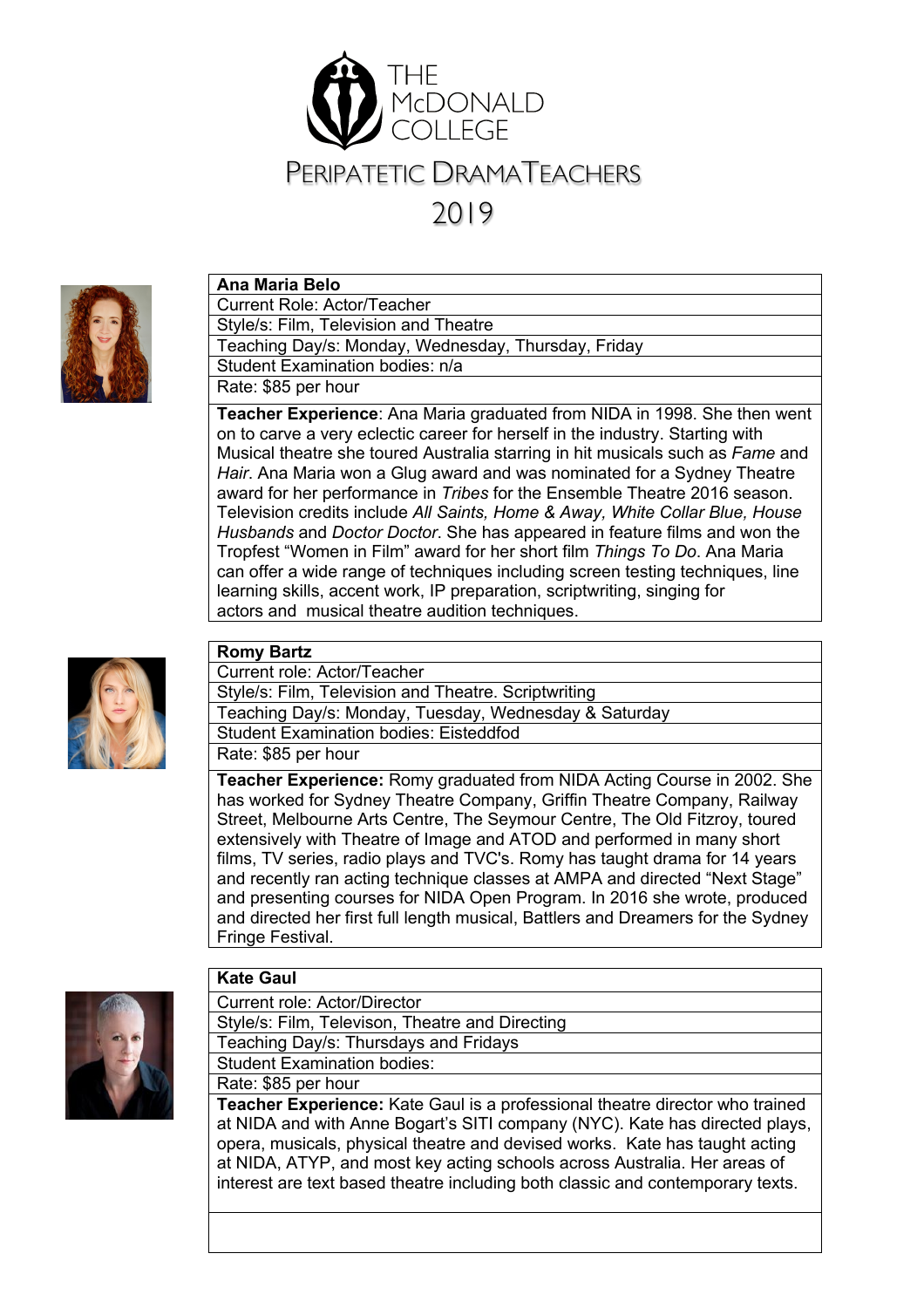

## **Christopher Tomkinson**

Current role: Actor Style/s: Film, Television and Theatre. Shakespeare Teaching Day/s: Student Examination bodies: Trinity London Rate: \$85 per hour **Teacher Experience**: Christopher is a graduate of WAAPA, winner of Sydney

Uni Theatresports, and studied with Phillip Gaulier, in London, and Pantheatre, in Paris.

He has acted with Sport for Jove, STC, Bell and Ensemble, as well as sung in musicals.

He has taught, directed and/or devised shows for Sport for Jove, NIDA, Bell, Belvoir, Actor's Centre, Australian Institute of Music, ATYP. His areas of focus include Shakespeare, improvisation, group devising and acting technique – to which he takes a physical approach.



# **Mary Vasey**

Current role: Actor/Teacher Style/s: Film, Television and Theatre

Teaching Day/s: Monday, Tuesday, Wednesday, Thursday, Friday, Saturday Student Examination bodies: Eisteddfod, AMEB

Rate: \$85 Teacher Experience: Mary is a RADA trained actor who also studied at the Trinity College UK. She worked for many years as a professional actor in the UK, Europe and Australia including roles in *All Saints, Home and Away* and *New Tricks* amongst many others. Mary has been teaching drama for over thirty years including preparing students for auditions for film, TV and theatre. She is well-known as an expert in preparation of students for Eisteddfod and AMEB drama exams as well as HSC monologues with outstanding results.



## **Nicolas Brown**

Current role: Actor/Teacher

Style/s: Film, Television and Theatre. Scriptwriting

### Rate: \$85 per hour

**Experience:**

Nicholas Brown is an Australian actor, singer, songwriter, and screenwriter. He is an acting graduate from Australia's National Institute of Dramatic Art (NIDA – the same acting school that produced Mel Gibson, Cate Blanchett and Baz Luhrman). Nicholas has starred in Anurag Basu's and Rakesh Roshan's Bollywood blockbuster *Kites* opposite Bollywood star Hrithik Roshan and will appear in Hollywood film *Mumbai Direct* produced by Sooni Tareporewala, the British film *Quick Slip Me A Bride* and the Australian Indian co-production *The Test.*